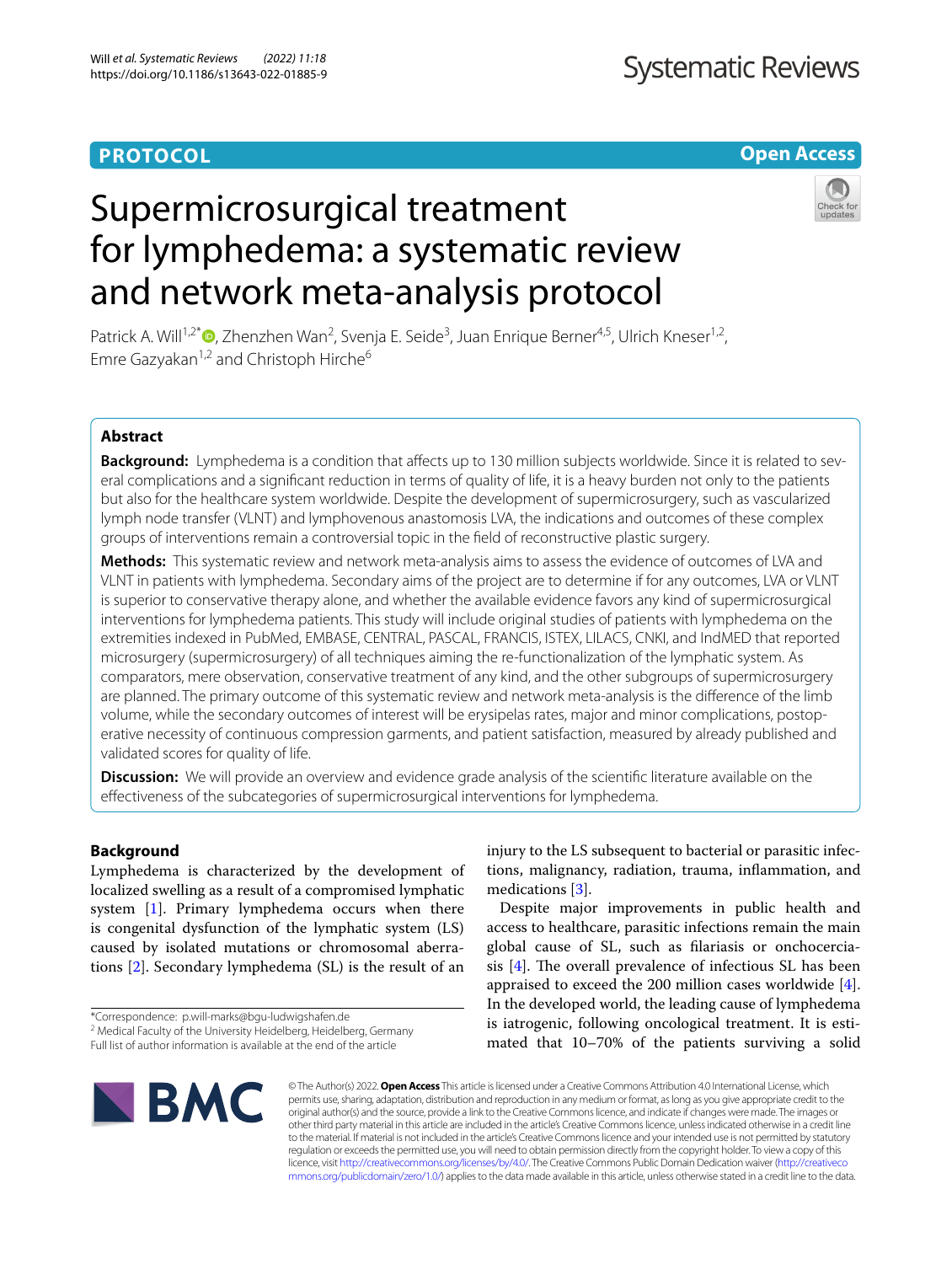malignancy will develop lymphedema, depending on the extent of lymphatic surgery required and adjuvant therapies [\[5](#page-7-4)].

The currently accepted system of staging lymphedema is the one proposed by the International Society of Lymphology (ISL) [[6\]](#page-7-5). At stage 0, there are no features of clinical lymphedema, yet damage of the lymphatic system can be detected by imaging. In stage 1, an early accumulation of fuid is seen, but subsides with limb elevation or compression [[6](#page-7-5)]. If limb elevation does not reduce tissue swelling and pitting edema is evident, then lymphedema is classifed as stage 2 [[6\]](#page-7-5). Stage 3 encompasses lymphostatic elephantiasis, in which the skin does not pit because of trophic skin changes such as fbrosis, acanthosis, fat deposits, and warty overgrowths; that also may lead to the loss of contour and anatomic shape of the afected extremity [\[6](#page-7-5)].

In early stages, compression therapy is still the workhorse approach for lymphedema. The goal of compression garments is to increase interstitial pressure and decrease capillary filtration [\[7](#page-7-6)]. The literature has shown that patients with lymphedema treated with compression garments in early stages are able to lose a mean excess of 1700cc or 20% of the limb volume within 2 weeks [\[8](#page-7-7)]. Lowstretch bandage, manual lymph drainage, regular exercise, and skincare are usually associated with compression, as part of what is called complex decongestive therapy [\[7](#page-7-6), [9\]](#page-7-8). Since the 1980s, this has been the gold standard for lymphedema. However, this modality only addresses the signs and symptoms derived from excessive edema formation, without treating the underlying lymphatic dysfunction or pathophysiology of disease progression.

Functional lymphedema surgery involves two sets of techniques: lymphovenous anastomosis (LVA) and vascularized lymph node transfers (VLNT)  $[10]$  $[10]$  $[10]$ . The anastomosis of lymphatic vessels to small cutaneous veins or aferent vascular package of lymph nodes is considered supermicrosurgery, as it involves suturing structures with a diameter of less than 0.8mm [[11](#page-7-10)]. LVA surgery aims to create a bypass by which fuid excess can be drained into the venous system at diferent levels in the afected extremity. Reports of long-term average volume reduction range from 2.4 to 69% for LVAs  $[12, 13]$  $[12, 13]$  $[12, 13]$  $[12, 13]$ . The introduction of intraoperative indocyanine green (ICG) navigation to identify the LV in situ and test anastomosis patency has refned this procedure further and added another layer of technical complexity to an already challenging procedure [[14\]](#page-7-13). VLNT comprises the transplant of vascularized autologous lymph nodes from a donor site and anastomosis to recipient vessels in the afected limb. It has been theorized that the transferred lymph nodes act as a sponge that absorbs the excess of lymph fuid while generating a local lymphatic system de novo by lymphangiogenesis [[15–](#page-7-14)[17](#page-7-15)]. Despite that these proposals have not been proven, studies have shown an average volume reduction from 7.13 to 74.5% and a reduction for the necessity for long-term compression therapy [[18](#page-7-16), [19](#page-7-17)], although it has been argued that there is a lack of reproducibility of studies obtaining these outcomes [[20](#page-7-18)].

Due to the absence of strong evidence concerning the efectiveness of LVAs and VLNTs, clear guidelines concerning the use of these procedures are missing. Only two older clinical practice guidelines discussed indications for surgery in lymphedema. While the International Lymphedema Framework guideline in 2012 concluded that "peer-reviewed published literature on the surgical treatment of Lymphedema indicate that these procedures are promising for select groups of patients" [\[21\]](#page-7-19), the CREST guideline of 2008 declared that "Surgery is not currently recommended for the management of this condition in Northern Ireland" [\[22](#page-7-20)]. Recently, microsurgical and plastic surgical societies have proposed consensus recommendations for the supermicrosurgical treatment of lymphedema to orientate clinicians looking after patients with lymphedema [\[23](#page-8-0)]. Here, it was also formulated that further evidence-based recommendations are of imperative necessity.

# **Methods/design**

The following protocol for this systematic review and network meta-analysis adheres to the Preferred Reporting Items for Systematic review and Meta-Analysis Protocols (PRISMA-P) guidelines [\[24](#page-8-1)], in accordance with the PRISMA-NMA statement [[25](#page-8-2)] and with a methodology recommended by the Cochrane Handbook  $[26]$ . The completed PRISMA-P checklist is provided in the supplementary material (Supplementary file  $1$ ). This study could not be registered in the Prospective Register of On-going Systematic Reviews (PROSPERO) because PROSPERO does not currently accept registrations for scoping reviews, literature reviews, or mapping reviews (Supplementary fle [1\)](#page-7-21). Any variances from the methods described in this protocol will be reported and discussed in the fnal systematic review and network meta-analysis.

# **Aim**

This systematic review and network meta-analysis is intended to assess the evidence of outcomes of two types of supermicrosurgical interventions (LVA and VLNT) in patients with lymphedema. Secondary aims of the project are to determine if for any outcomes, LVA or VLNT is superior to conservative therapy alone and whether the available evidence favors any kind of supermicrosurgical interventions for lymphedema patients. An additional aim is to determine the areas where further evidence-based oriented reports are missing.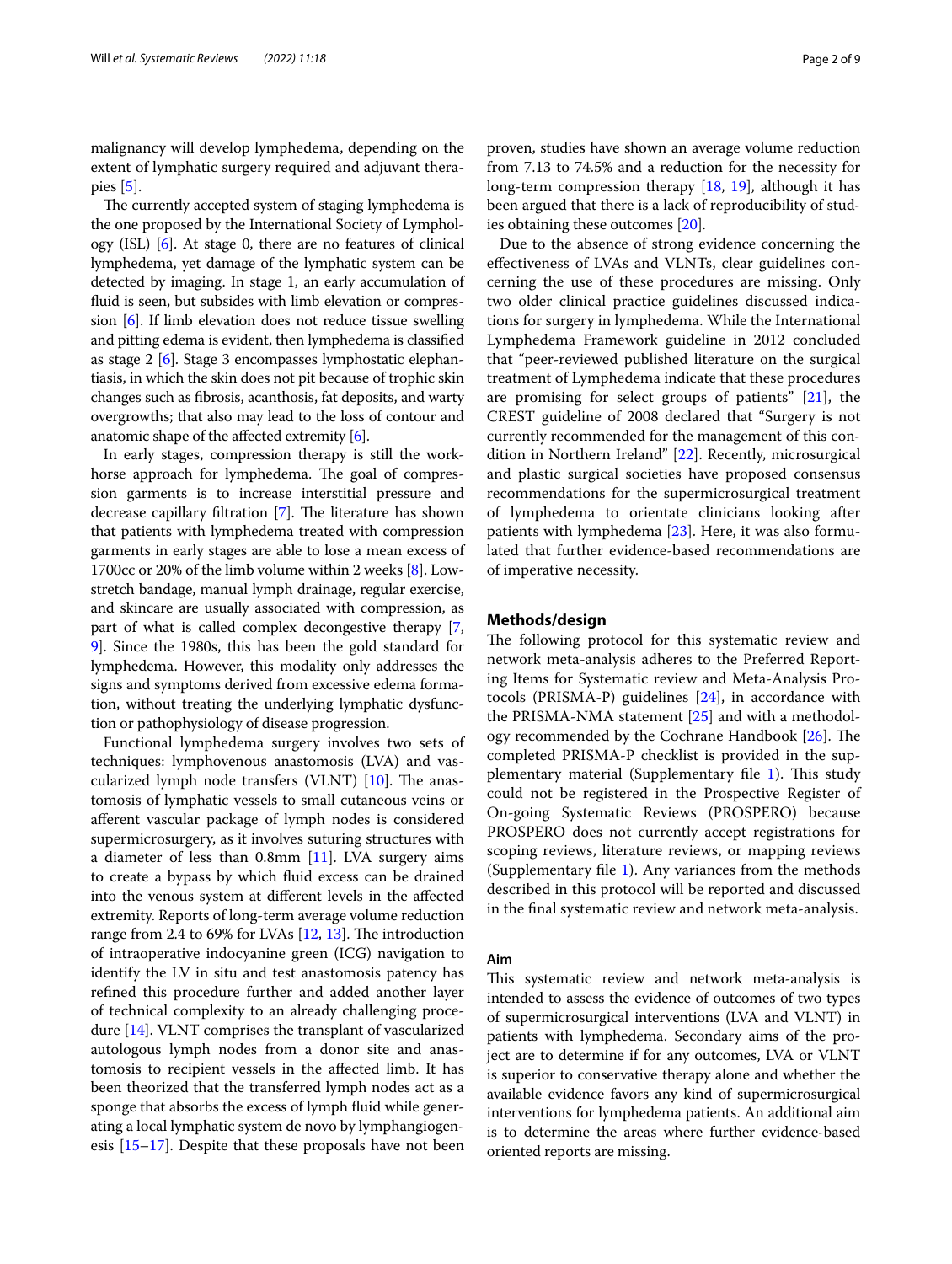

# **Eligibility criteria**

The eligibility criteria have been established following the Population, Intervention, Comparator, Outcomes, and Study Design (PICOS) format recommended by the Cochrane Group [[27\]](#page-8-4). These are described in detail below and summarized in Table [1](#page-2-0).

# **Population**

This study will include patients with lymphedema on the extremities without exclusion of demographic factors (age, gender, ethnicity, or socio-cultural settings). No specifc subpopulations of secondary lymphedema will be excluded, and if possible, these subpopulations will be pooled according to the stage of the disease (following the classifcation of the ISL [[6](#page-7-5)]) and/or the etiology of the lymphedema). Patients with intraperitoneal lymphatic diseases or only genital or head and neck lymphedema will not be included. In order to minimize selection bias, all patient cohorts where the main intervention was the microsurgical treatments of complications of lymphedema, such as lymphatic cysts, lymphorrea, lymphocele, or lymphangiosarcoma, will be excluded. It is possible to assume transitivity of the population studied because, despite expected ethnical diferences, most patients will have a similar distribution of age and lymphedema etiology. Socio-cultural diferences among the population or ethnical variations are of minor importance for the transitivity assumptions since the access to healthcare, lifestyle, and co-morbidities will be distributed similarly. This is because the studied and intervened population will be of developed countries

<span id="page-2-0"></span>**Table 1** Summary of the inclusion and exclusion criteria of the planned systematic review and network meta-analysis

|                                         | Inclusion criteria                                                                                                      | <b>Exclusion criteria</b>                                                                                                                           |
|-----------------------------------------|-------------------------------------------------------------------------------------------------------------------------|-----------------------------------------------------------------------------------------------------------------------------------------------------|
| 1. Population                           | Patients with lymphedema on the extremities without exclusion<br>of demographic factors                                 | Intraperitoneal lymphatic diseases or only genital or head and<br>neck lymphedema                                                                   |
| 2. Intervention<br>and compara-<br>tors | Microsurgery (supermicrosurgery) of all kinds and techniques<br>aiming the re-functionalization of the lymphatic system | Microsurgical treatments of complications of lymphedema<br><b>or</b><br>Microsurgical interventions of tissue-engineered constructs and<br>implants |
|                                         |                                                                                                                         | Cohorts or studies with ablative operative treatments                                                                                               |
| 3. Study design                         | Original studies with no restrictions in language, years, or<br>geography.                                              | Preclinic studies, case reports, consensus papers, editorials,<br>reviews, and meta-analysis                                                        |
|                                         |                                                                                                                         | Original publications of the same researcher's group with over-<br>lapping time frame and no evidence that the cohorts described<br>are different   |
|                                         |                                                                                                                         | Original reports on preprinted servers                                                                                                              |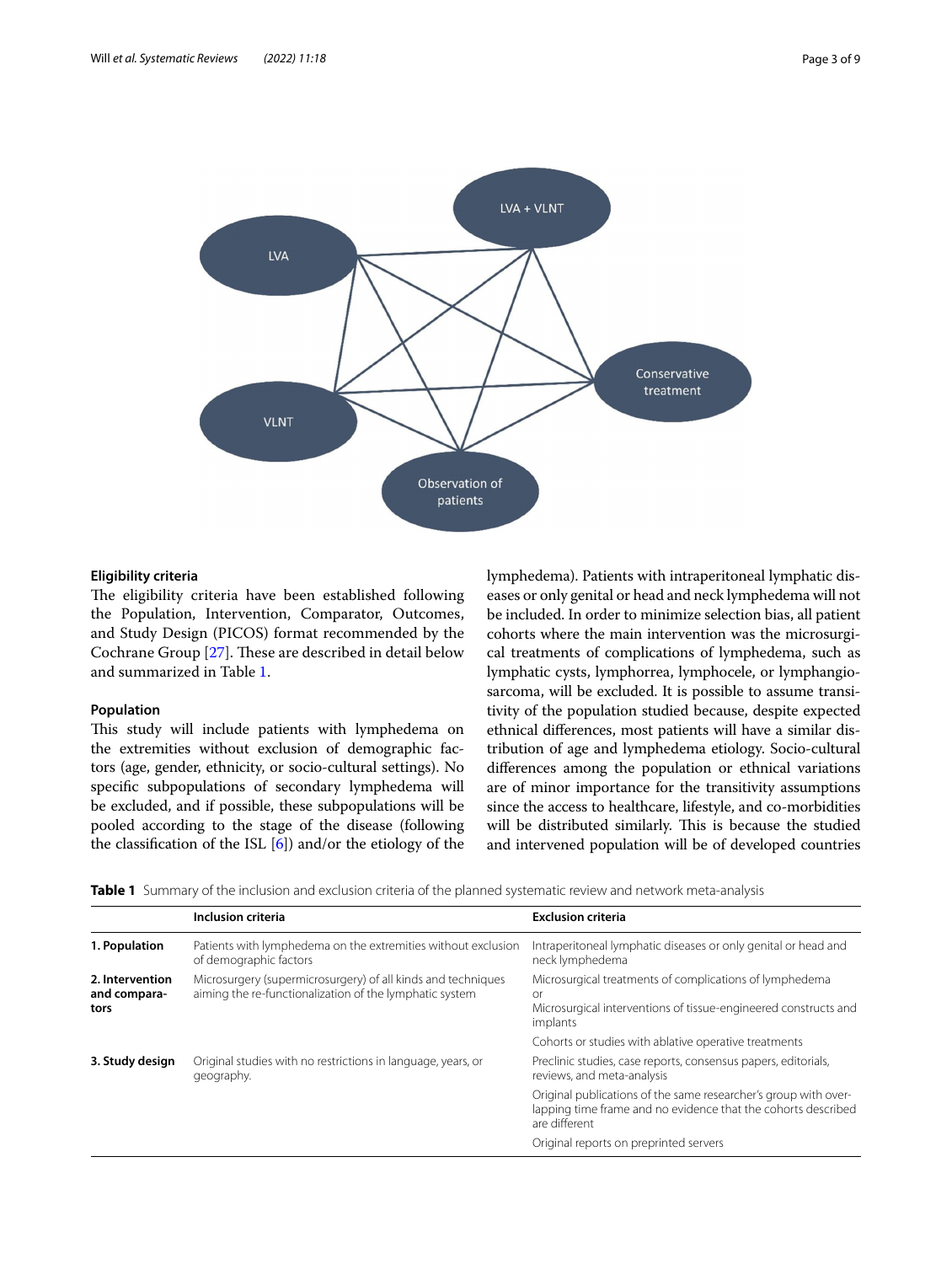with a healthcare system able to provide complex supermicrosurgical procedures.

#### **Intervention**

The intervention of interest is microsurgery (supermicrosurgery) of all kinds and techniques aiming the re-functionalization of the lymphatic system. Supermicrosurgery will not be strictly defned during this network metaanalysis based on the traditional defnition as procedures with anastomosis of vessels smaller than  $0.8$ mm  $[11]$  $[11]$ , but as a concept of microsurgical treatment for lymphedema. This broader definition will be considered during the search strategy to avoid unintentional exclusion of suitable publications. As described above, the microsurgical treatment of lymphedema can and will be divided during this study roughly in two groups: vascularized transfer of autologous lymph nodes from a donor side (intra- or extra-abdominal VLNT and soft tissue faps including lymph nodes) or lymphatic shunts or bypasses (lymphovenous anastomosis or lympholymphatic bypass). Combined interventions will be included and, if possible, pooled into an extra intervention group. Microsurgical interventions of tissue-engineered constructs and implants as shunts/bypass of the lymphatic system will be excluded. Dose-dependent interventions might be relevant (like the amount of lymph nodes transferred or the number of LVA performed per intervened subject). Any dose-dependent information will be considered and extracted. After matching dose-dependence of the interventions in the comparable subgroup of individuals, further comparisons might follow.

## **Comparators**

In randomized controlled trials, inactive and active control interventions will be included. These are respectively (1) mere observation—do nothing and (2) conservative treatment of any kind (compression garments, manual decongestive therapy, pneumatic compression, lymphatic drainage, etc.). Ablative operative treatments as liposuctions or excisional-and-grafting surgeries will not be considered as an active control group during this systematic review and network meta-analysis. No exclusion based on frequencies, duration, timing of delivery, or number of interventions will be considered. A pooled comparation of two groups, LVA and VLNT, will be performed during this systematic review and network meta-analysis. Trials including only inactive or active control trials or case series, without a microsurgical intervention group for lymphedema, will be excluded. Studies including merely a supermicrosurgical intervention group, if considered as appropriate after the risk of bias assessment (see the ["Risk of bias assessment"](#page-5-0) section), will be pooled for further comparisons. There will be no exclusions based on the postinterventional follow-up period. To permit an analysis, the results of the follow-up period will be pooled arbitrary in four groups: (1) direct postoperative period day 1 to 14, (2) early postoperative period (2nd week to 6th month), (3) late postoperative period (6th month to 2nd year), and (4) long-term postoperative period (after 2 years). If a trial reports multiple timepoints that fall into the same of our pre-defned categories, we will use the latest available timepoint in that category.

# **Outcomes**

The primary outcome of this systematic review and network meta-analysis is the diference of the limb volume, measured by water plethysmography, circumference variation, or mathematic volumetric calculations on diferent scales. The limb volume difference of the limbs with lymphedema at a pre- and postoperative timepoint or the comparison of the afected and intervened limb with the contralateral extremity will be included and pooled into subgroups. Secondary outcomes of interest will be erysipelas rates, major and minor complications, postoperative necessity of continuous compression garments, and patient satisfaction, measured by already published and validated scores for quality of life (Table [2](#page-3-0)). Subjective reports of satisfaction or the application of non-validated quality-of-life scores will not be considered. If possible, the primary and secondary outcomes will be polled and analyzed for the diferent stages of lymphedema, its etiology, and for each specifc interventional subgroup.

#### **Type of studies to be included**

Any original articles, which assess the outcomes of supermicrosurgery for lymphedema, either on its own or compared to other supermicrosurgical or conservative therapies, will be included. There will be no restrictions

<span id="page-3-0"></span>**Table 2** Overview of the primary and secondary outcomes of the planned systematic review and network meta-analysis

| <b>Primary outcome</b> | Limb volume difference either<br>(1) Pre- and postoperatively or<br>(2) Comparison of the intervened limb with the contralateral extremity                                                                              |
|------------------------|-------------------------------------------------------------------------------------------------------------------------------------------------------------------------------------------------------------------------|
| Secondary outcomes     | 1. Erysipelas rates<br>2. Postoperative major and minor complications<br>3. Need of continuous compression garments after the intervention<br>4. Patient satisfaction, measured by validated scores for quality of life |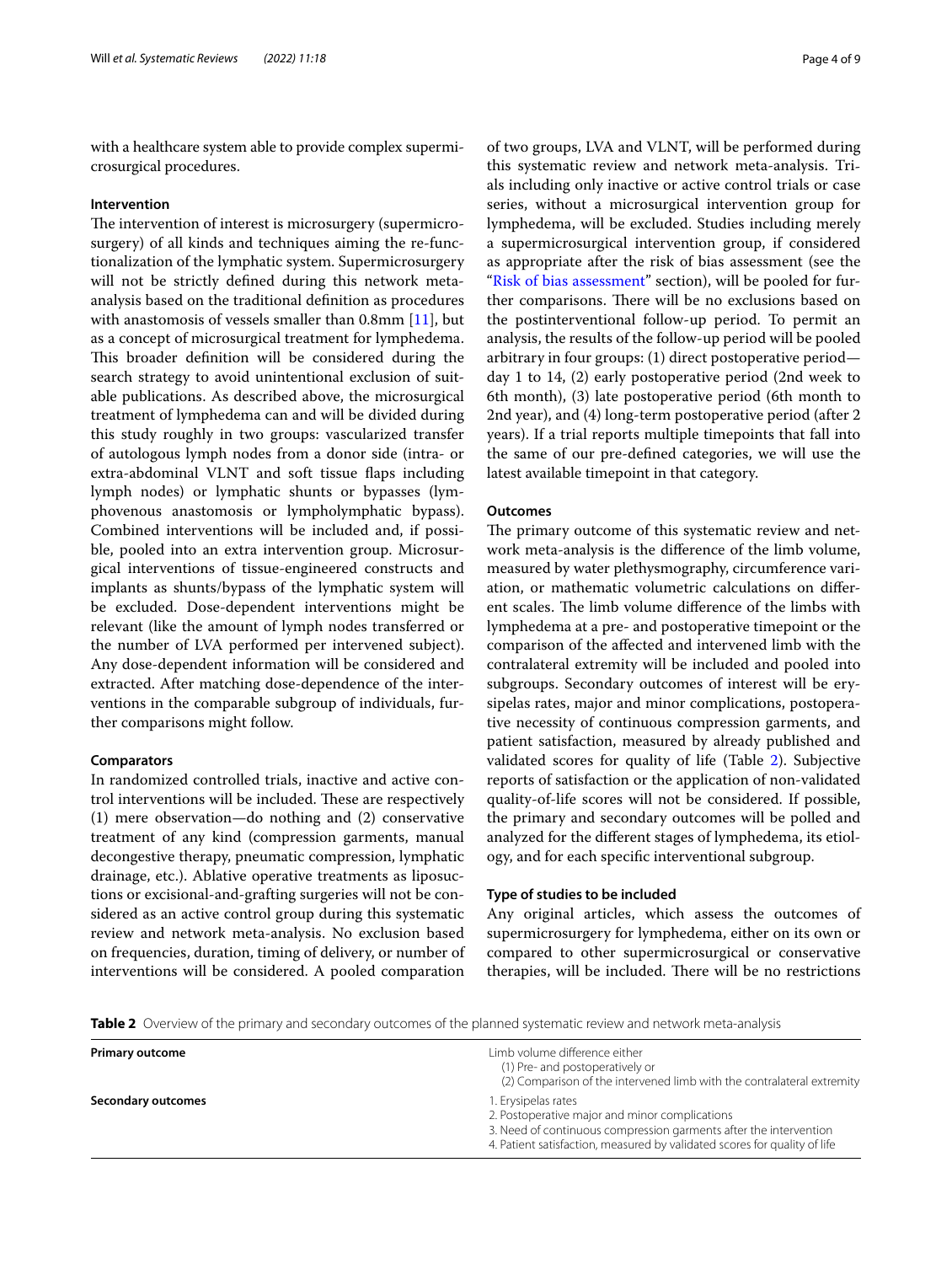in language, years, or geography. Our exclusion criteria include preclinic studies, case reports, consensus papers, editorials, reviews, and meta-analysis articles. Also, original publications of the same researcher's group with overlapping time frame might be excluded if the patients are not singularized as diferent cohorts. In such a scenario, the authors will be contacted to confrm that the patient cohorts of the articles in question are diferent. If this information is not available to us, the study with the highest evidence level or the largest series, in case of equal study design, will be included. The other article, or articles, will be excluded. Since preprint servers like MedRxiv are not peer reviewed, the corresponding grade of evidence cannot be certainly determined. Therefore, preprinted reports will not be considered.

## **Search strategy**

A comprehensive and reproducible electronic search will be conducted by four independent reviewers in multiple electronic databases including MEDLINE via PubMed, EMBASE via Ovid, Cochrane Central Register of Controlled Trials (CENTRAL), PASCAL, FRANCIS, ISTEX, Latin American and Caribbean Health Sciences Literature (LILACS), China National Knowledge Infrastructure (CNKI), and Indian Biomedical Research Database (IndMED). An example of the search strategy and key words to be used during the systematic review and network meta-analysis is provided in Table [3](#page-4-0).

Additionally, unpublished clinical trials will be searched by the same four reviewers independently at ClinicalTrials.gov, the International Standard Randomized Controlled Trial Number Register (ISRCTN), and the WHO International Clinical Trials Registry Platform (ICTRP). Of these trials, a back- and forward citation research will be performed by hand. Despite reviews, meta-analysis and systematic reviews will be excluded from further analysis; a manual screen of the references cited will be conducted to detect potentially overlooked articles. In order to identify all relevant studies, all the above-mentioned databases will be systematically searched from their inception with no language limitations.

# **Data extraction**

Two of the same review authors that performed the search will evaluate the studies, obtained and saved as abstracts in EndNote X9 (version X9.3.2, Clarivate Analytics, Philadelphia USA), and exclude independently the publications based on the inclusion and exclusion criteria. Then, the list of the remaining studies to be included will be compared and any diference of excluded articles will be solved by consensus with a third reviewer. The same reviewers will conduct a full-text screening and exclude again unsuited articles. Once again, the result of this process will be compared, and the diferences solved by mutual agreement with a third team member.

A standardized data extraction spreadsheet will be developed a priori (Microsoft Excel, version 16.45, Microsoft, Washington, USA). The final studies to be included will be analyzed independently by three reviewers and the data extracted and flled into the Excel form. Inconsistencies will be resolved by unanimity after consultation with a fourth reviewing member. The following data will be extracted: year of publication, study location, type of study, cohort size, age, gender, follow-up period, risk factors for complications, supermicrosurgical intervention, control intervention, and the outcomes as outlined in the PICOS strategy (Table [1\)](#page-2-0). Specifc details of postoperative medications, physical rehabilitation, and lymphatic compression protocols will also be extracted, but a priori not analyzed. Sources of funding and declared confict of interests will be collected as part of the risk of bias assessment. The authors will be contacted if there is data missing and the eligibility criteria or data description remains unclear following the article reviews. If data is consistently missing and remains unprovided by the respective authors, they will be imputated by using the informative missingness odds ratio (IMOR) method

<span id="page-4-0"></span>

| Search string for <b>MEDLINE via PubMed</b>    | "Lymphedema" OR "Lymphedema" OR "Lyphatic edema" OR "Lymphatic oedema" OR "Elephantiasis" OR<br>"Swelling" AND ("Microsurg*" OR "Supermicrosurg*" OR "Lymphoven*" OR "Lympholympha*" OR "Micro-<br>lympha*"OR"Lymphoven*"OR"Shunt"OR"Bypas*"OR"Anastomo*"OR "Lymph node"OR"Lymph* flap"OR<br>"Transfer" OR "Transplant*")                                                                                                                                                            |
|------------------------------------------------|--------------------------------------------------------------------------------------------------------------------------------------------------------------------------------------------------------------------------------------------------------------------------------------------------------------------------------------------------------------------------------------------------------------------------------------------------------------------------------------|
| Advance search for <b>CENTRAL via Cochrane</b> | #1: MeSH descriptor: (Lymphedema) explode all trees<br>#2: ("Lymphoedea" OR Lymphatic edema" OR "Lymphatic oedema" OR "Elephatiasis" OR<br>"Swelling):ti,ab,kw<br>#3:#1 OR #2<br>#4 : MeSh descriptor: (Microsurgery) explode all trees<br>#5: ("lymphovascular" or "anastomosis" or "lymphovenous" or "lympholymphatic" or "supermicrosurgery" or<br>"lymph node" or "transplant" or "transfer" or "shunt" or "bypass" or lymphatic flap":ti,ab,kw<br>#6: #4 OR #5<br>#7: #3 AND #6 |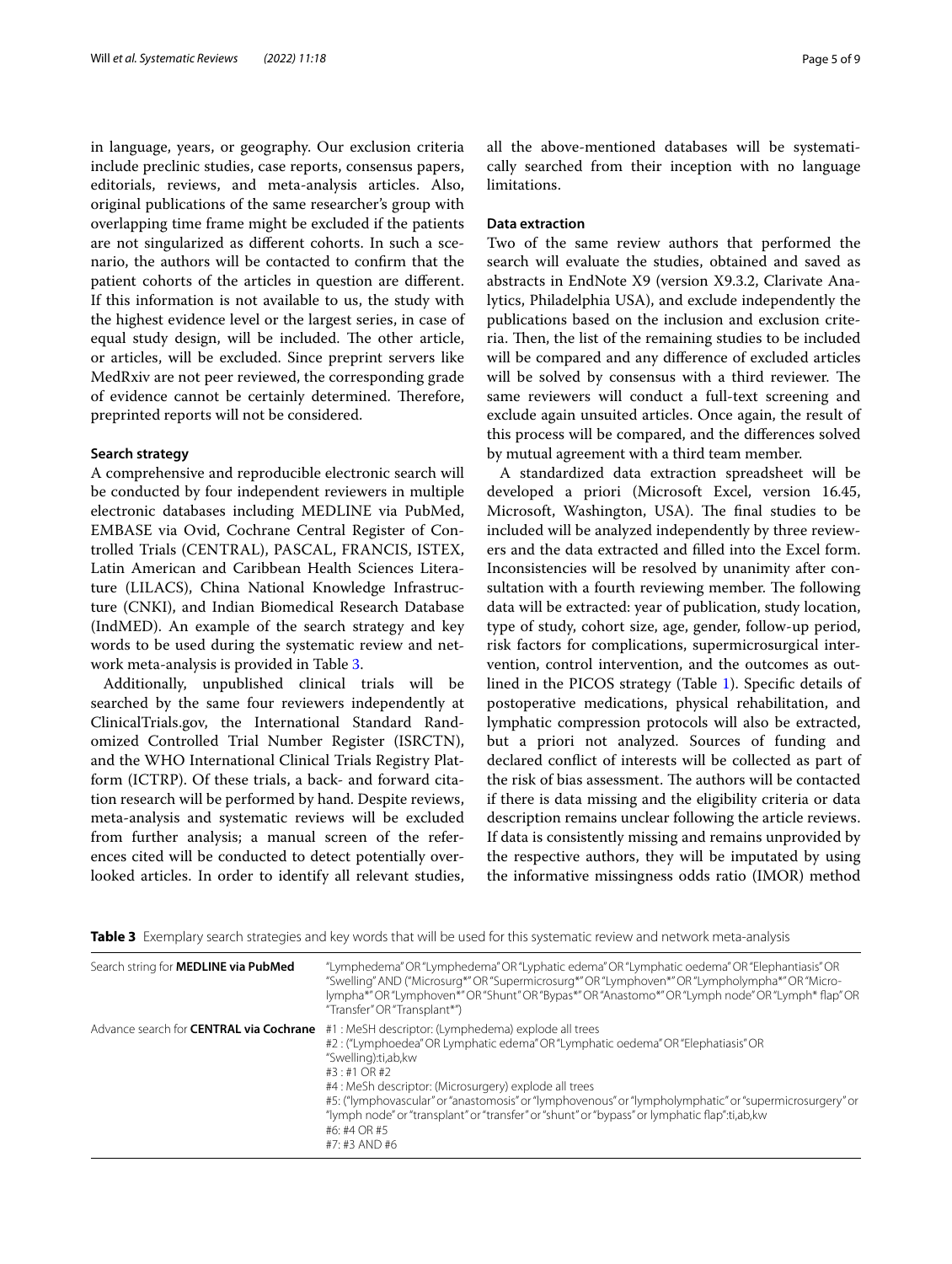[[28\]](#page-8-5). After the extraction occurred, some studies might still be excluded based on the bias risk (see the "[Risk of](#page-5-0)  [bias assessment"](#page-5-0) section below). An overview of the studies excluded and included will be presented in a PRISMA flow diagram.

# <span id="page-5-0"></span>**Risk of bias assessment**

After the extraction occurred, the included studies will undergo a risk of bias assessment and reporting quality by three review authors independently. If the bias of studies is evaluated as too high by any reviewer, the assessment will be discussed with the other reviewing authors and excluded or included by consensus. The results of the risk of bias assessment will be summarized narratively and graphically in the main body or the appendix of the resulting systematic review and network meta-analysis. Additionally, the risk of bias between studies will be assessed and presented as funnel plots. If a small-study efect is observed, we expect it to slightly overrate the positive outcomes of supermicrosurgery in the intervened population in contrast to the expected efect when broadly applied. As with any other complex surgical procedure, supermicrosurgery, it better performed in the highly specialized centers, that in turn publish the frst cohort series or RCTs.

In detail, the risk of bias will be assessed using the Cochrane Handbook's Risk of Bias revised tool (ROB2) [[29\]](#page-8-6) assessment tool for randomized controlled trials and graded as "low risk," "high risk," and "unclear" in each of the following areas: random sequence generation, allocation concealment, blinding of participants and personnel, blinding of outcome assessment, incomplete outcome data, selective reporting, and other bias. For non-randomized studies, the risk of bias will be evaluated by ROBINS-I (Risk of Bias in Non-randomized Studies-of Interventions) [\[30](#page-8-7)]. For case series, the bias inquiry will be addressed using the Critical Appraisal Checklist for Case Series provided by the Joanna Briggs Institute (JBI) [[31\]](#page-8-8).

## **Data synthesis**

We will summarize and describe each study narratively in tables and text by general characteristics of the study population, treatment, and design. All values that are relevant for quantitative analyses will be tabulated in an appendix. The standardized mean difference along with its 95% confdence interval (CI) will be used as an efect measure for the limb diference (the primary outcome). Depending on the scale of the secondary outcomes, we will use either the odds ratio (OR) or the standardized mean diference (SMD) along with its 95% CI, as we expect diferent studies to report similar outcomes using varying assessment tests and scales. We do not currently expect to identify time-to-event outcomes during the screening process.

A random-efects network meta-analysis will be performed for all primary and secondary outcomes if enough eligible studies are identifed. A network graph will be used to visualize the connectedness for each outcome, as well as the direct and indirect comparisons. If a network meta-analysis can be performed, we will use the method based on graph theory for data synthesis [[32\]](#page-8-9) and the reduction of weights to account for correlation in multi-arm trials [[32](#page-8-9)]. If possible, direct and indirect evidence will be compared to assess the consistency (the manifestation of transitivity) and a design-by-treatment interaction model will be used to formally assess loop consistency wherever possible [\[33](#page-8-10)]. We will use the between-trial heterogeneity parameter for each network meta-analysis (one parameter per network meta-analysis) to assess the agreement between the randomized and non-randomized studies in the analysis [\[34](#page-8-11)]. We will use the design-adjusted analysis that down-weights non-randomized evidence as a sensitivity analysis [\[34](#page-8-11)]. If not enough data is available for one or more endpoints, we will perform random-efects pairwise meta-analyses instead, using inverse variance weighting and restricted maximum likelihood estimation. Between-trial heterogeneity will be assessed using the  $\tau^2$  statistics as well as the *I* 2 and the (generalized) *Q*-statistic. Summary of fnding (SoF) tables, Forest plots (grouped by treatment contrast for network meta-analyses), and league tables will be used to visualize estimation results. We will use *P*-scores to provide ranking of treatments for each outcome [\[35](#page-8-12)], which will be used to visualize estimation results. Comparison adjusted funnel plots along with Egger's regression tests will be used to assess small-study efects for all outcomes that we identify ten or more contributing studies for [\[36](#page-8-13)].

All analyses will be performed in R (version 4.0.3 or higher, R Foundation for Statistical Computing, Vienna, Austria) using the extensions netmeta [\[37](#page-8-14)] and meta [\[38](#page-8-15)]. Results will be considered signifcant at a level of 5%.

Sensitivity analyses will be performed using the designadjusted approach for combining randomized and nonrandomized evidence  $[34]$  $[34]$ , as well as for the risk of bias and the study design. Subgroup analyses will be performed for the expected categorical efect modifers stage condition, population, and lymphedema supermicrosurgery, if sufficient data per subgroup is available.

The results of the systematic review and network metaanalysis will be displayed graphically and the resulting level of evidence will be determined according to the Oxford Centre for Evidence-Based Medicine [\[39](#page-8-16)]. Recommendations will be made based on the Grading of Recommendations Assessment, Development and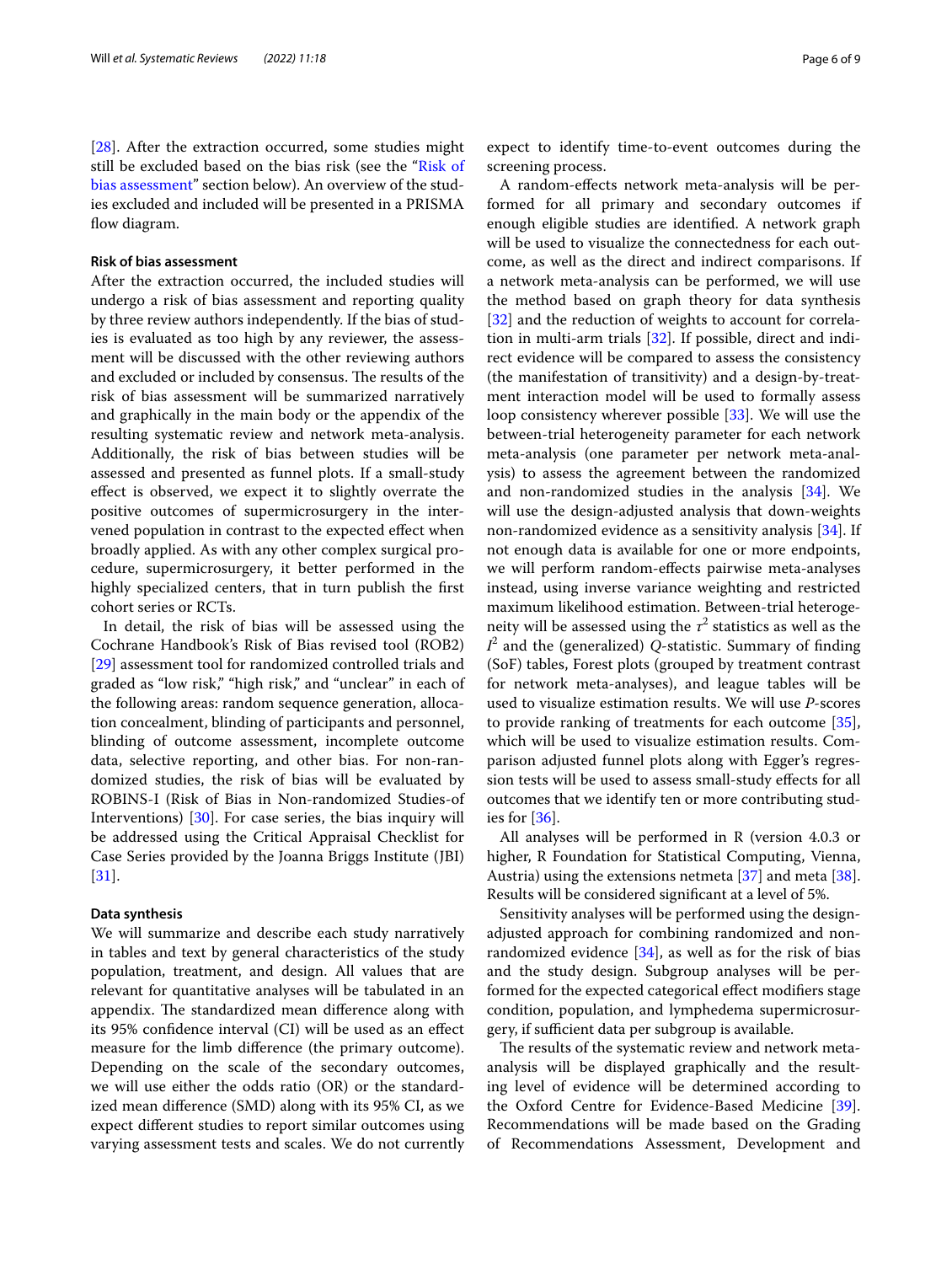Evaluation (GRADE) system and the Confdence in Network Meta-Analysis (CINeMA) approach [\[40,](#page-8-17) [41](#page-8-18)].

#### **Discussion**

Lymphedema prevalence is high in both developed and developing countries. In the former, the increasing incidence of secondary lymphedema is due to more efective oncological treatments and a higher number of patients surviving cancer. The incidence of lymphedema will vary depending on the nature of the primary tumor but is frequently associated with head and neck cancer (75%), melanoma (16%), urological (11%), and gynecological (37%) malignancies [[42–](#page-8-19)[44\]](#page-8-20). Breast cancer surviving patients are the major iatrogenic source of lymphedema since the overall risk of developing breast cancer in the European female population was estimated to be 12.9% [\[45\]](#page-8-21) and 10–40% of them will develop a SL in the frst 3 years after surgery [[1\]](#page-7-0).

Despite conservative strategies are available and have proven to be efective [[46\]](#page-8-22), these do not address the root cause for lymphedema. In an attempt to refunctionalize an injured lymphatic system, supermicrosurgical strategies like lymphovenous anastomosis and lymph node transfer have emerged. For lymphedema supermicrosurgery, the literature continues to accumulate for competing management interventions and technical variations, without strong evidence for its efficacy. Recently, a systematic intervention review analyzed the evidence of surgical intervention for the prevention or treatment of breast-related secondary lymphedema [\[47](#page-8-23)]. Despite providing an excellent methodology, the study design contemplated very strict and ambitious inclusion criteria, leading to the eligibility of only two studies out of 828 initial records  $(0.24%)$  [\[47\]](#page-8-23). To be included, the studies must fulfll the following criteria: to be a RCT limited to breast-cancer-related lymphedema and present predefned objective criteria for measuring of tissue volume and distribution, limb composition, and imaging tests  $[47]$ . The main drawback of this systematic review was, in our opinion, the decoupling of the expectation of ideal interventional studies for the surgical treatment of lymphedema and the reality of the body of evidence generated so far. It is debatable if the conclusions about the interventions of one of the included RCT of 36 participants is a better orientation for clinicians than the dozen of non-randomized series of hundreds of participants published so far.

To our knowledge, only Basta et al. and Carl et al. have reviewed the overall evidence of the surgical treatment of lymphedema  $[48, 49]$  $[48, 49]$  $[48, 49]$ . The first study was based on observational data until 2013, using unconventional methodology, and a study design that did not incorporate any recommended strategy to asses or avoid bias. The second review, more recent, study presented extensive results and a good discussion. Nonetheless, the method section was nearly non-existent and omitted all the methodological recommendations from PRISMA and the Cochrane group. As a result of these shortcomings, plastic surgeons worldwide are still unable to provide evidence-based recommendations to their patients with lymphedema. This gap of evidence was identifed and confrmed by a recent review of lymphedema guidelines [[50\]](#page-8-26).

The primary aim of this systematic review and network meta-analysis is to synthesize the full body of evidence regarding the supermicrosurgical treatment alternatives to permit the development of individualized surgical strategies and guidelines for lymphedema surgery. The results of this review will quantify and statistically analyze the mean or median volume reductions of supermicrosurgically intervened limbs compared to conservative therapy, no treatment, and/or other supermicrosurgical interventions. Whenever possible, outcomes like quality of life, limb function, erysipelas rates, and postoperative complications will be pooled and analyzed. If the evidence is categoric enough, recommendations concerning supermicrosurgical interventions will be made in relation to the etiology of lymphedema and the clinical stages. On the other hand, if the results do not permit any endorsements, the data will be displayed for its interpretation and the analysis will be merely descriptive.

A major strength of our planned systematic review and network meta-analysis is a robust design. Besides the systematic review of Markkula et al. [[47](#page-8-23)], this is the frst study in this regard that will adhere to the methodological gold standard of the recommendations from PRISMA and the Cochrane group. The data gathering of several databases and the privation of artifcially introduced exclusion criteria will greatly improve the sensitivity of the research. To counter a related reduction in the search precision and inclusion of non-relevant articles into the analysis, the PICOS strategy was formulated by an interdisciplinary team with a focus in avoidance of selection bias and rigorous assessment of the bias in the included trials. Besides that, the methodology contemplates to calculate the heterogeneity and study the publication bias of the incorporated studies. Furthermore, all the reviewing authors are experienced in the feld and the presented study protocol was developed and refned during several meetings and extensive discussions in a multidisciplinary commission.

A possible limitation of the intended review is the inclusion of studies lacking a control group, like case series. The inclusion of non-randomized studies was decided after a pilot search in PubMed and is founded in the intention to avoid false conclusions based exclusively on the analysis of a few possible underpowered or biased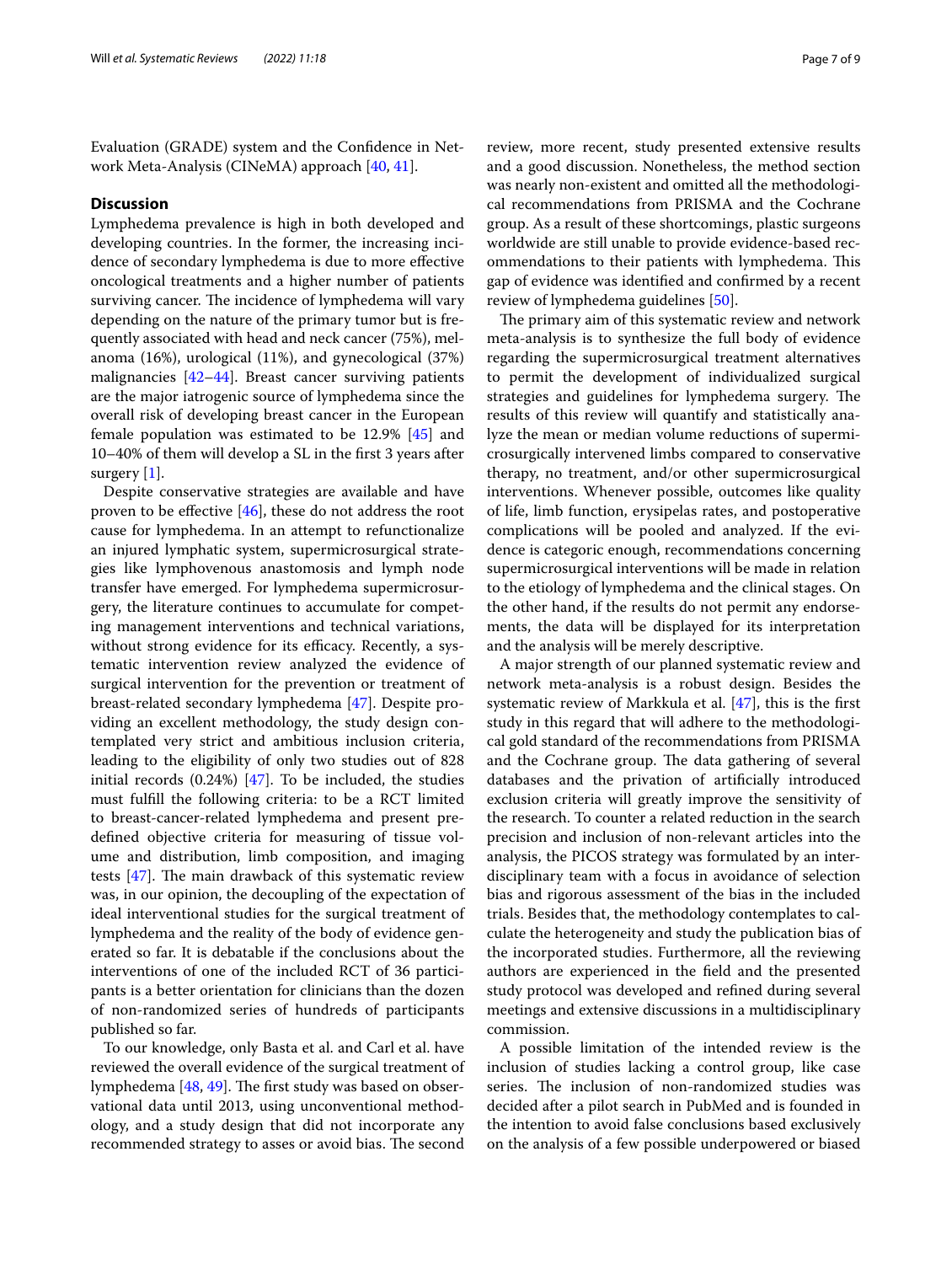RCTs. The intervened groups and their subpopulations will be pooled mathematically risking to merge heterogeneous patient populations and surgeries subtypes. To minimize the error of heterogenous pooling, the reviewing authors therefore pre-specifed condition, populations, and lymphedema supermicrosurgery subgroups in advance for the data extraction and analysis.

We are confdent that the intended systematic review and network meta-analysis will be an exceptional contribution to the feld of reconstructive plastic microsurgery. Whether the results will allow the generation of specifc guidelines and recommendations for the surgical treatment of lymphedema, or identify the particular fields where more quality studies are required, this effort will be a critical contribution to evidence-based care of patients with lymphedema.

## **Supplementary Information**

The online version contains supplementary material available at [https://doi.](https://doi.org/10.1186/s13643-022-01885-9) [org/10.1186/s13643-022-01885-9](https://doi.org/10.1186/s13643-022-01885-9).

<span id="page-7-21"></span>**Additional fle 1.** PRISMA-P 2015 checklist.

#### **Acknowledgements**

We acknowledge the remanent team members of the BG trauma centers Ludwigshafen and Frankfurt and of the Institute of Medical Biometry and Informatics of the Heidelberg University that supported us and contributed signifcantly to this project but did not fulfl the criteria for an authorship.

#### **Authors' contributions**

PW: conceptualization, study design, and manuscript preparation; ZW: manuscript preparation and correction; SS: statistical input, study design, and manuscript preparation, JEB: manuscript correction and screening of evidence available; UK: manuscript correction and study supervision; EG: study design and manuscript preparation; ChH: manuscript correction, conceptualization, and supervision. The author(s) read and approved the fnal manuscript.

#### **Funding**

No funding involved.

#### **Availability of data and materials**

No data generated so far.

#### **Declarations**

**Ethics approval and consent to participate**

Not required for this study design.

#### **Consent for publication**

Of all authors, not required from patients.

#### **Competing interests**

The authors declare that they have no competing interests.

#### **Author details**

<sup>1</sup> Department of Hand, Plastic, and Reconstructive Surgery, Microsurgery, Burn Centre, BG Trauma Center Ludwigshafen, Ludwig Guttmann Str. 13, 67071 Ludwigshafen am Rhein, Germany. <sup>2</sup>Medical Faculty of the University Heidelberg, Heidelberg, Germany. <sup>3</sup>Institute of Medical Biometry and Informatics, University of Heidelberg, Heidelberg, Germany. <sup>4</sup>Kellogg College, University of Oxford, Oxford, UK. <sup>5</sup> Department of Plastic Surgery, The Royal London Hospital, London, UK. <sup>6</sup>Department of Plastic, Hand, and Reconstructive

Microsurgery, BG-Trauma Hospital Frankfurt am Main, Frankfurt am Main, Germany.

Received: 17 April 2021 Accepted: 7 January 2022<br>Published online: 01 February 2022

#### **References**

- <span id="page-7-0"></span>1. Chang DW, Masia J, Garza R, Skoracki R, Neligan PC. Lymphedema. Plast Reconstr Surg. 2016;138(3 Suppl):209S–18S.
- <span id="page-7-1"></span>2. Lee BB, Villavicencio JL. Primary lymphedema and lymphatic malformation: are they the two sides of the same coin? Eur J Vasc Endovasc Surg. 2010;39(5):646–53.
- <span id="page-7-2"></span>3. Morgan CL, Lee BB. Classifcation and staging of lymphedema. In: Lymphedema: Springer; 2008. p. 21–30.
- <span id="page-7-3"></span>4. World Health O. World Health Organization global programme to eliminate lymphatic flariasis; 2010. p. 1–93.
- <span id="page-7-4"></span>5. Murdaca G, Cagnati P, Gulli R, Spanò F, Puppo F, Campisi C, et al. Current views on diagnostic approach and treatment of lymphedema. Am J Med. 2012;125(2):134–40.
- <span id="page-7-5"></span>6. Society TI, Document C, Congress XI, Inter XVI, Icl X, Committee E, Icl X, Committee ISLE, Icl XX, Icl XXI, et al. The diagnosis and treatment of peripheral lymphedema: 2013 consensus document of the International Society of Lymphology This International Society of Lymphology, vol. 46; 2013. p. 1–11.
- <span id="page-7-6"></span>7. Greene AK, Slavin SA, Brorson H. Lymphedema: presentation, diagnosis, and treatment. Switzerland: Springer Nature; 2015.
- <span id="page-7-7"></span>8. Swedborg I. Efects of treatment with an elastic sleeve and intermittent pneumatic compression in post-mastectomy patients with lymphedema of the arm. Scand J Rehabil Med. 1984;16(1):35–41.
- <span id="page-7-8"></span>9. Földi E. The treatment of lymphedema. Cancer. 1998;83(S12B 12B):2833–4.
- <span id="page-7-9"></span>10. Hong JPJ, Song S, Suh HSP. Supermicrosurgery: principles and applications. J Surg Oncol. 2018;118(5):832–9.
- <span id="page-7-10"></span>11. Badash I, Gould DJ, Patel KM. Supermicrosurgery: history, applications, training and the future. Front Surg. 2018;5(March):1–13.
- <span id="page-7-11"></span>12. Campisi C, Bellini C, Campisi C, Accogli S, Bonioli E, Boccardo F. Microsurgery for lymphedema: clinical research and long-term results. Microsurgery. 2010;30(4):256–60.
- <span id="page-7-12"></span>13. Auba C, Marre D, Rodríguez-Losada G, Hontanilla B. Lymphaticovenular anastomoses for lymphedema treatment: 18 months postoperative outcomes. Microsurgery. 2012;32(4):261–8.
- <span id="page-7-13"></span>14. Yamamoto T, Narushima M, Yoshimatsu H, Yamamoto N, Kikuchi K, Todokoro T, et al. Dynamic indocyanine green (ICG) lymphography for breast cancer-related arm lymphedema. Ann Plast Surg. 2014;73(6):706–9.
- <span id="page-7-14"></span>15. Becker C, Arrive L, Saaristo A, Germain M, Fanzio P, Batista BN, et al. Surgical treatment of congenital lymphedema. Clin Plast Surg. 2012;39(4):377–84.
- 16. Becker C, Vasile JV, Levine JL, Batista BN, Studinger RM, Chen CM, et al. Microlymphatic surgery for the treatment of iatrogenic lymphedema. Clin Plast Surg. 2012;39(4):385–98.
- <span id="page-7-15"></span>17. Cheng M-H, Huang J-J, Wu C-W, Yang C-Y, Lin C-Y, Henry SL, et al. The mechanism of vascularized lymph node transfer for lymphedema: natural lymphaticovenous drainage. Plast Reconstr Surg. 2014;133(2):192e–8e.
- <span id="page-7-16"></span>18. Batista BN, Germain M, Faria JCM, Becker C. Lymph node fap transfer for patients with secondary lower limb lymphedema. Microsurgery. 2017;37(1):29–33.
- <span id="page-7-17"></span>19. Ciudad P, Manrique OJ, Adabi K, Huang TCT, Agko M, Trignano E, et al. Combined double vascularized lymph node transfers and modifed radical reduction with preservation of perforators for advanced stages of lymphedema. J Surg Oncol. 2019;119(4):439–48.
- <span id="page-7-18"></span>20. Silva AK, Chang DW. Vascularized lymph node transfer and lymphovenous bypass: novel treatment strategies for symptomatic lymphedema. J Surg Oncol. 2016;113(8):932–9.
- <span id="page-7-19"></span>21. Cormier J, Damstra R, Brorson H, Suami H, Chang D. Surgical intervention: a position document on surgery for lymphedema: Lymphedema Framework; 2012.
- <span id="page-7-20"></span>22. group Cm. Guidelines for the diagnosis, assessment and management of lymphedema: Clinical Resource Efficiency Support Team; 2008.